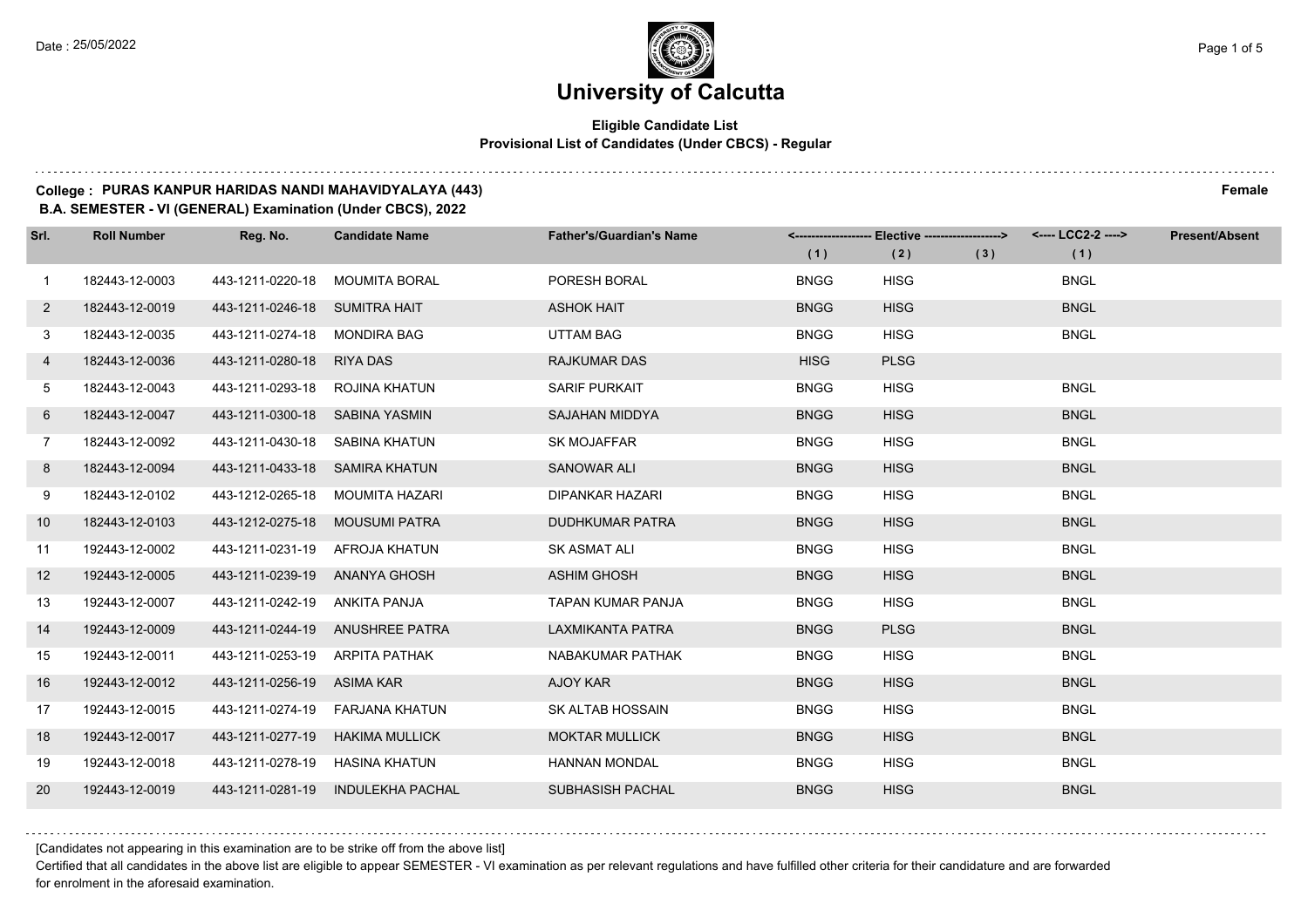### **Eligible Candidate List Provisional List of Candidates (Under CBCS) - Regular**

#### **College : PURAS KANPUR HARIDAS NANDI MAHAVIDYALAYA (443) Female**

**B.A. SEMESTER - VI (GENERAL) Examination (Under CBCS), 2022**

| Srl. | <b>Roll Number</b> | Reg. No.                     | <b>Candidate Name</b>                | <b>Father's/Guardian's Name</b> | (1)         | <------------------- Elective ------------------><br>(2) | (3) | <---- LCC2-2 ----><br>(1) | <b>Present/Absent</b> |
|------|--------------------|------------------------------|--------------------------------------|---------------------------------|-------------|----------------------------------------------------------|-----|---------------------------|-----------------------|
| 21   | 192443-12-0020     | 443-1211-0283-19             | <b>JASMINA KHATUN</b>                | <b>JABBAR FOUZDAR</b>           | <b>BNGG</b> | <b>HISG</b>                                              |     | <b>BNGL</b>               |                       |
| 22   | 192443-12-0021     | 443-1211-0286-19             | <b>JONAKI MALLICK</b>                | LATE ABUL BASAR MALLICK         | <b>BNGG</b> | <b>HISG</b>                                              |     | <b>BNGL</b>               |                       |
| 23   | 192443-12-0022     | 443-1211-0287-19             | JULIA KHATUN                         | SK TAHER ALI                    | <b>BNGG</b> | <b>PLSG</b>                                              |     | <b>BNGL</b>               |                       |
| 24   | 192443-12-0024     | 443-1211-0290-19             | KAHONA PANJA                         | SASHADHAR PANJA                 | <b>BNGG</b> | <b>HISG</b>                                              |     | <b>BNGL</b>               |                       |
| 25   | 192443-12-0026     | 443-1211-0292-19             | KASHMIRA KHATUN                      | RAHIM LAYEK                     | <b>BNGG</b> | <b>HISG</b>                                              |     | <b>BNGL</b>               |                       |
| 26   | 192443-12-0027     | 443-1211-0293-19             | <b>KEYA BERA</b>                     | <b>PRADIP BERA</b>              | <b>BNGG</b> | <b>HISG</b>                                              |     | <b>BNGL</b>               |                       |
| 27   | 192443-12-0028     |                              | 443-1211-0296-19 KUYASA MONDAL       | <b>RATAN MONDAL</b>             | <b>BNGG</b> | <b>HISG</b>                                              |     | <b>BNGL</b>               |                       |
| 28   | 192443-12-0029     | 443-1211-0299-19             | LILUFA KHATUN                        | <b>AKTER ALI MULLICK</b>        | <b>BNGG</b> | <b>HISG</b>                                              |     | <b>ENGL</b>               |                       |
| 29   | 192443-12-0030     | 443-1211-0304-19             | MEHERUNNESHA KHATUN                  | <b>SK BORHAN ALI</b>            | <b>BNGG</b> | <b>PLSG</b>                                              |     | <b>BNGL</b>               |                       |
| 30   | 192443-12-0031     | 443-1211-0306-19             | <b>MITALI PATRA</b>                  | <b>GANESH PATRA</b>             | <b>BNGG</b> | <b>HISG</b>                                              |     | <b>BNGL</b>               |                       |
| 31   | 192443-12-0033     | 443-1211-0310-19 MOUBANI BAG |                                      | <b>MANIK BAG</b>                | <b>BNGG</b> | <b>HISG</b>                                              |     | <b>BNGL</b>               |                       |
| 32   | 192443-12-0037     | 443-1211-0319-19             | NIBEDITA HAZRA                       | KRISHNAPADA HAZRA               | <b>BNGG</b> | <b>HISG</b>                                              |     | <b>BNGL</b>               |                       |
| 33   | 192443-12-0038     | 443-1211-0320-19             | NISHA KANRAR                         | <b>TAPAN KANRAR</b>             | <b>BNGG</b> | <b>HISG</b>                                              |     | <b>BNGL</b>               |                       |
| 34   | 192443-12-0039     | 443-1211-0323-19             | PALLABI DHARA                        | <b>KRISHNAPADA DHARA</b>        | <b>BNGG</b> | <b>PLSG</b>                                              |     | <b>BNGL</b>               |                       |
| 35   | 192443-12-0040     | 443-1211-0324-19             | PALLABI SADHUKHAN                    | <b>MRITYUNJAY SADHUKHAN</b>     | <b>BNGG</b> | <b>PLSG</b>                                              |     | <b>BNGL</b>               |                       |
| 36   | 192443-12-0041     | 443-1211-0326-19             | PAMELA GHOSH                         | <b>DIPENDU GHOSH</b>            | <b>BNGG</b> | <b>HISG</b>                                              |     | <b>BNGL</b>               |                       |
| 37   | 192443-12-0043     | 443-1211-0333-19             | PAYEL BARUI                          | <b>KARTIK BARUI</b>             | <b>BNGG</b> | <b>HISG</b>                                              |     | <b>BNGL</b>               |                       |
| 38   | 192443-12-0044     | 443-1211-0334-19             | <b>PAYEL KHATUN</b>                  | <b>SALAMAT MOLLA</b>            | <b>BNGG</b> | <b>HISG</b>                                              |     | <b>BNGL</b>               |                       |
| 39   | 192443-12-0047     |                              | 443-1211-0337-19 POULAMI CHAKRABORTY | <b>DABDAS CHAKRABORTY</b>       | <b>BNGG</b> | <b>PLSG</b>                                              |     | <b>BNGL</b>               |                       |
| 40   | 192443-12-0048     | 443-1211-0342-19             | PRITI HAIT                           | <b>SAMBHU HAIT</b>              | <b>BNGG</b> | <b>HISG</b>                                              |     | <b>BNGL</b>               |                       |

[Candidates not appearing in this examination are to be strike off from the above list]

Certified that all candidates in the above list are eligible to appear SEMESTER - VI examination as per relevant regulations and have fulfilled other criteria for their candidature and are forwarded for enrolment in the aforesaid examination.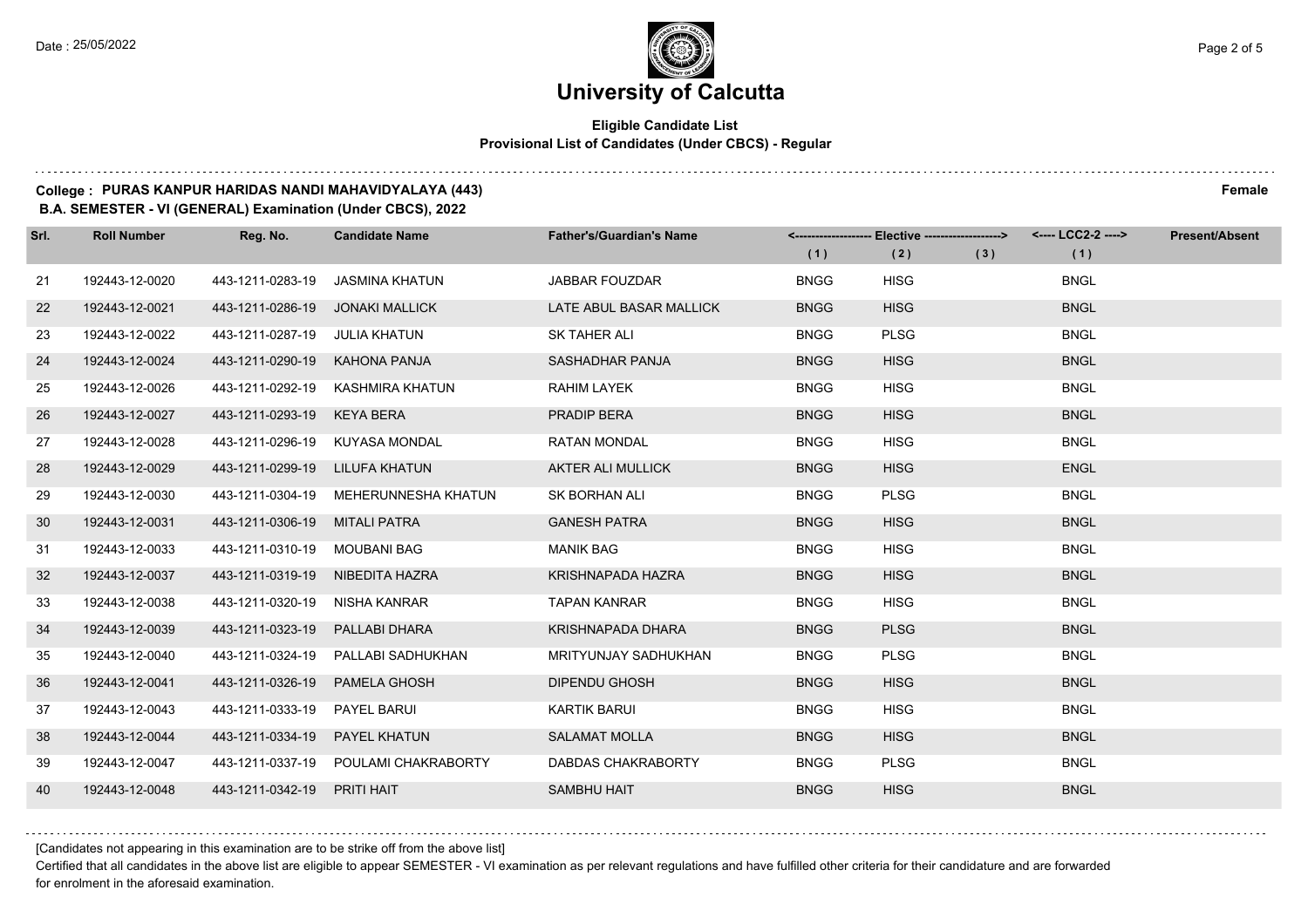### **Eligible Candidate List Provisional List of Candidates (Under CBCS) - Regular**

### **College : PURAS KANPUR HARIDAS NANDI MAHAVIDYALAYA (443) Female**

**B.A. SEMESTER - VI (GENERAL) Examination (Under CBCS), 2022**

| Srl. | <b>Roll Number</b> | Reg. No.                      | <b>Candidate Name</b>             | <b>Father's/Guardian's Name</b> | (1)         | <------------------- Elective ------------------><br>(2) | (3) | <---- LCC2-2 ----><br>(1) | <b>Present/Absent</b> |
|------|--------------------|-------------------------------|-----------------------------------|---------------------------------|-------------|----------------------------------------------------------|-----|---------------------------|-----------------------|
|      |                    |                               |                                   |                                 |             |                                                          |     |                           |                       |
| 41   | 192443-12-0049     | 443-1211-0343-19              | PRITI SAMANTA                     | <b>JAYDEB SAMANTA</b>           | <b>BNGG</b> | <b>HISG</b>                                              |     | <b>BNGL</b>               |                       |
| 42   | 192443-12-0050     | 443-1211-0345-19              | <b>PRITY KAR</b>                  | <b>DUDHKUMAR KAR</b>            | <b>BNGG</b> | <b>HISG</b>                                              |     | <b>BNGL</b>               |                       |
| 43   | 192443-12-0051     | 443-1211-0346-19              | PRIYA GHOSH                       | <b>BIDYUT GHOSH</b>             | <b>BNGG</b> | <b>HISG</b>                                              |     | <b>BNGL</b>               |                       |
| 44   | 192443-12-0054     | 443-1211-0351-19              | PRIYANKA HAIT                     | <b>DABU HAIT</b>                | <b>BNGG</b> | <b>HISG</b>                                              |     | <b>BNGL</b>               |                       |
| 45   | 192443-12-0058     | 443-1211-0360-19              | RAJIA KHATUN                      | SK AKTAR ALI                    | <b>BNGG</b> | <b>PLSG</b>                                              |     | <b>BNGL</b>               |                       |
| 46   | 192443-12-0060     | 443-1211-0363-19              | <b>REMIJA KHATUN</b>              | <b>ISHA MALLICK</b>             | <b>BNGG</b> | <b>HISG</b>                                              |     | <b>BNGL</b>               |                       |
| 47   | 192443-12-0062     | 443-1211-0366-19              | <b>RIMPA KOLEY</b>                | ANANDA KOLEY                    | <b>BNGG</b> | <b>HISG</b>                                              |     | <b>BNGL</b>               |                       |
| 48   | 192443-12-0066     | 443-1211-0377-19              | <b>RUPALI PATRA</b>               | <b>SUSANTA PATRA</b>            | <b>BNGG</b> | <b>HISG</b>                                              |     | <b>BNGL</b>               |                       |
| 49   | 192443-12-0069     | 443-1211-0381-19              | SABITA MUKHERJEE                  | <b>GURUDAS MUKHERJEE</b>        | <b>BNGG</b> | <b>HISG</b>                                              |     | <b>BNGL</b>               |                       |
| 50   | 192443-12-0073     |                               | 443-1211-0393-19 SATHI CHONGDAR   | AMAL CHONGDAR                   | <b>BNGG</b> | <b>PLSG</b>                                              |     | <b>BNGL</b>               |                       |
| 51   | 192443-12-0075     | 443-1211-0396-19 SHILPA DWARI |                                   | <b>BIKASH DWARI</b>             | <b>BNGG</b> | <b>HISG</b>                                              |     | <b>BNGL</b>               |                       |
| 52   | 192443-12-0077     |                               | 443-1211-0400-19 SHREYASREE SETH  | PRADIP SETH                     | <b>BNGG</b> | <b>HISG</b>                                              |     | <b>BNGL</b>               |                       |
| 53   | 192443-12-0078     | 443-1211-0401-19              | SHUVRA DAS                        | <b>BHASKAR DAS</b>              | <b>BNGG</b> | <b>HISG</b>                                              |     | <b>BNGL</b>               |                       |
| 54   | 192443-12-0080     |                               | 443-1211-0406-19 SK SAMIMA NASRIN | SK ASGAR ALI                    | <b>BNGG</b> | <b>HISG</b>                                              |     | <b>ENGL</b>               |                       |
| 55   | 192443-12-0082     | 443-1211-0408-19 SK SONIA     |                                   | SK DELOWAR ALI                  | <b>BNGG</b> | <b>HISG</b>                                              |     | <b>BNGL</b>               |                       |
| 56   | 192443-12-0083     | 443-1211-0409-19 SMRITI DAS   |                                   | PRASANTA DAS                    | <b>BNGG</b> | <b>HISG</b>                                              |     | <b>BNGL</b>               |                       |
| 57   | 192443-12-0084     | 443-1211-0410-19              | <b>SOKORON KHATUN</b>             | <b>MANNAP PURKAIT</b>           | <b>BNGG</b> | <b>HISG</b>                                              |     | <b>BNGL</b>               |                       |
| 58   | 192443-12-0085     |                               | 443-1211-0411-19 SONAMANI HAZRA   | <b>SUSHANTA HAZRA</b>           | <b>BNGG</b> | <b>HISG</b>                                              |     | <b>BNGL</b>               |                       |
| 59   | 192443-12-0086     | 443-1211-0418-19 SRINITA KHAN |                                   | LAXMIKANTA KHAN                 | <b>BNGG</b> | <b>PEDG</b>                                              |     | <b>BNGL</b>               |                       |
| 60   | 192443-12-0088     | 443-1211-0426-19 SUMANA SAMUI |                                   | <b>SUSHANTA SAMUI</b>           | <b>BNGG</b> | <b>HISG</b>                                              |     | <b>BNGL</b>               |                       |

[Candidates not appearing in this examination are to be strike off from the above list]

Certified that all candidates in the above list are eligible to appear SEMESTER - VI examination as per relevant regulations and have fulfilled other criteria for their candidature and are forwarded for enrolment in the aforesaid examination.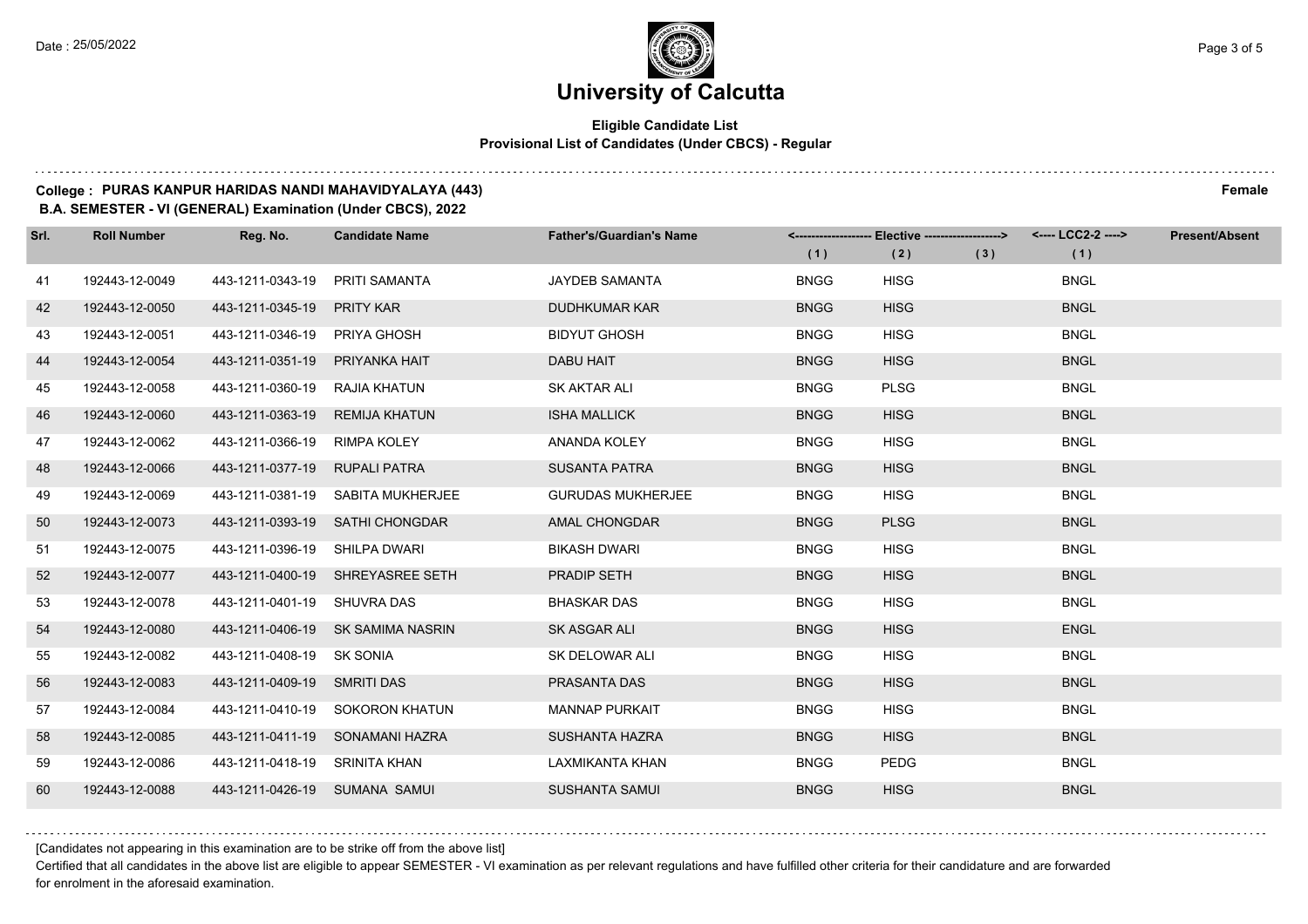### **Eligible Candidate List Provisional List of Candidates (Under CBCS) - Regular**

### **College : PURAS KANPUR HARIDAS NANDI MAHAVIDYALAYA (443) Female**

#### **B.A. SEMESTER - VI (GENERAL) Examination (Under CBCS), 2022**

| Srl. | <b>Roll Number</b> | Reg. No.                      | <b>Candidate Name</b>              | <b>Father's/Guardian's Name</b> | (1)         | <------------------- Elective ------------------><br>(2) | (3) | <---- LCC2-2 ----><br>(1) | <b>Present/Absent</b> |
|------|--------------------|-------------------------------|------------------------------------|---------------------------------|-------------|----------------------------------------------------------|-----|---------------------------|-----------------------|
| 61   | 192443-12-0092     | 443-1211-0432-19              | SUPIYA KHATUN                      | LATE SK ANOWAR ALI              | <b>BNGG</b> | <b>HISG</b>                                              |     | <b>BNGL</b>               |                       |
| 62   | 192443-12-0094     | 443-1211-0442-19              | TASMINA KHATUN                     | <b>HABIBUR RAHAMAN FOUZDAR</b>  | <b>BNGG</b> | <b>HISG</b>                                              |     | <b>BNGL</b>               |                       |
| 63   | 192443-12-0097     |                               | 443-1212-0235-19 ALPANA PAKHIRA    | SHIBU PAKHIRA                   | <b>BNGG</b> | <b>HISG</b>                                              |     | <b>BNGL</b>               |                       |
| 64   | 192443-12-0098     | 443-1212-0258-19              | <b>BARNALI DAS</b>                 | <b>LATE ASIT DAS</b>            | <b>BNGG</b> | <b>HISG</b>                                              |     | <b>BNGL</b>               |                       |
| 65   | 192443-12-0099     | 443-1212-0285-19              | JHARNA MALIK                       | <b>GURUDAS MALIK</b>            | <b>BNGG</b> | <b>HISG</b>                                              |     | <b>BNGL</b>               |                       |
| 66   | 192443-12-0100     | 443-1212-0288-19              | <b>KABERI MALIK</b>                | LATE DEBDAS MALIK               | <b>BNGG</b> | <b>HISG</b>                                              |     | <b>BNGL</b>               |                       |
| 67   | 192443-12-0102     | 443-1212-0301-19              | MANISHA CHANGRI                    | SWAPAN CHANGRI                  | <b>BNGG</b> | <b>HISG</b>                                              |     | <b>BNGL</b>               |                       |
| 68   | 192443-12-0103     | 443-1212-0305-19              | MITALI KHOTEL                      | <b>NETAI KHOTEL</b>             | <b>BNGG</b> | <b>HISG</b>                                              |     | <b>BNGL</b>               |                       |
| 69   | 192443-12-0105     | 443-1212-0325-19              | PALLABI SANTRA                     | <b>ASHOK SANTRA</b>             | <b>BNGG</b> | <b>HISG</b>                                              |     | <b>BNGL</b>               |                       |
| 70   | 192443-12-0108     | 443-1212-0357-19              | <b>PUJA RUIDAS</b>                 | <b>GOBINDA RUIDAS</b>           | <b>BNGG</b> | <b>HISG</b>                                              |     | <b>BNGL</b>               |                       |
| 71   | 192443-12-0109     | 443-1212-0370-19              | RITU ROY                           | AMAR ROY                        | <b>BNGG</b> | <b>HISG</b>                                              |     | <b>BNGL</b>               |                       |
| 72   | 192443-12-0110     |                               | 443-1212-0397-19 SHRABANTI PAKHIRA | <b>UDAY PAKHIRA</b>             | <b>BNGG</b> | <b>HISG</b>                                              |     | <b>BNGL</b>               |                       |
| 73   | 192443-12-0112     | 443-1212-0416-19              | SRABANTI SANTRA                    | <b>DEBU SANTRA</b>              | <b>BNGG</b> | <b>PLSG</b>                                              |     | <b>BNGL</b>               |                       |
| 74   | 192443-12-0113     | 443-1212-0430-19              | <b>SUPARNA MALIK</b>               | <b>UTTAM MALIK</b>              | <b>BNGG</b> | <b>HISG</b>                                              |     | <b>BNGL</b>               |                       |
| 75   | 192443-12-0117     | 443-1214-0267-19              | DEBJANI HAZARI                     | NABA KUMAR HAZARI               | <b>BNGG</b> | <b>HISG</b>                                              |     | <b>BNGL</b>               |                       |
| 76   | 192443-12-0122     | 443-1214-0372-19              | RIYA GHOSH                         | <b>FATICK GHOSH</b>             | <b>BNGG</b> | <b>PLSG</b>                                              |     | <b>BNGL</b>               |                       |
| 77   | 192443-12-0123     | 443-1214-0373-19              | RIYA KARU                          | <b>HARADHAN KARU</b>            | <b>BNGG</b> | <b>HISG</b>                                              |     | <b>BNGL</b>               |                       |
| 78   | 192443-12-0126     | 443-1214-0419-19              | SUBARNA GHOSH                      | <b>BECHARAM GHOSH</b>           | <b>BNGG</b> | <b>HISG</b>                                              |     | <b>BNGL</b>               |                       |
| 79   | 192443-12-0128     | 443-1214-0444-19              | TRIYASA GHOSH                      | SUBIR GHOSH                     | <b>BNGG</b> | <b>HISG</b>                                              |     | <b>BNGL</b>               |                       |
| 80   | 192443-12-0129     | 443-1215-0255-19 ASIFA KHATUN |                                    | <b>SK ABID HOSSEN</b>           | <b>BNGG</b> | <b>HISG</b>                                              |     | <b>BNGL</b>               |                       |

[Candidates not appearing in this examination are to be strike off from the above list]

Certified that all candidates in the above list are eligible to appear SEMESTER - VI examination as per relevant regulations and have fulfilled other criteria for their candidature and are forwarded for enrolment in the aforesaid examination.